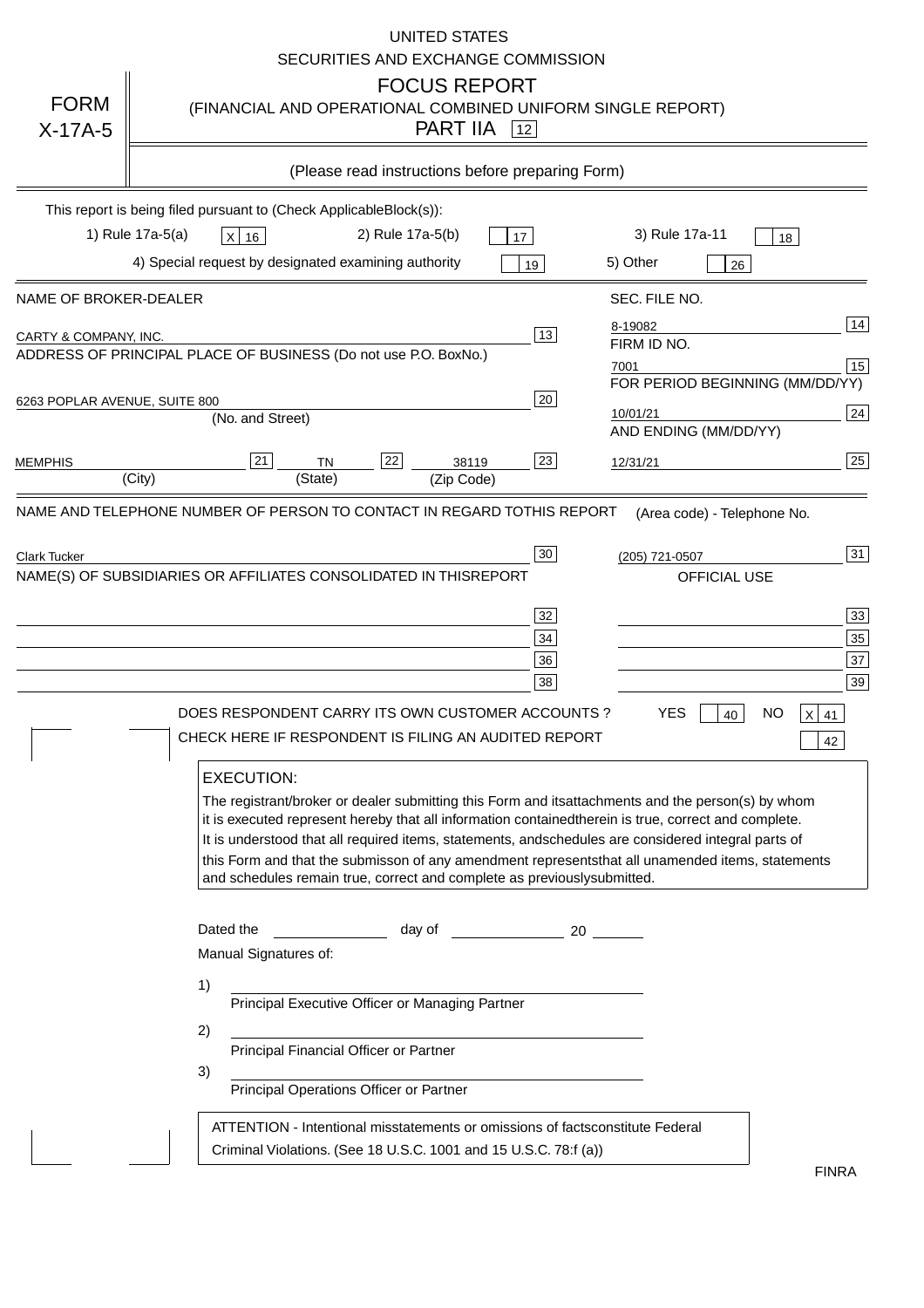# FINANCIAL AND OPERATIONAL COMBINED UNIFORM SINGLE REPORT

|                                                                |                                                                |     | <b>PART IIA</b>                  |               |   |                  |     |            |                |
|----------------------------------------------------------------|----------------------------------------------------------------|-----|----------------------------------|---------------|---|------------------|-----|------------|----------------|
| <b>BROKER OR DEALER</b>                                        |                                                                |     |                                  |               |   |                  |     |            |                |
| CARTY & COMPANY, INC.                                          |                                                                |     |                                  | N             | 3 |                  |     |            |                |
|                                                                |                                                                |     |                                  |               |   |                  |     |            | 100            |
|                                                                | STATEMENT OF FINANCIAL CONDITION FOR NONCARRYING, NONCLEARING  |     |                                  |               |   |                  |     | <b>AND</b> |                |
|                                                                |                                                                |     | CERTAIN OTHER BROKERS OR DEALERS |               |   |                  |     |            |                |
|                                                                |                                                                |     |                                  |               |   | as of (MM/DD/YY) |     | 12/31/21   | 99             |
|                                                                |                                                                |     |                                  |               |   | SEC FILE NO.     |     | 8-19082    | 98             |
|                                                                |                                                                |     |                                  |               |   | Consolidated     |     | 198        |                |
|                                                                |                                                                |     |                                  |               |   | Unconsolidated   |     | 199<br>X   |                |
|                                                                |                                                                |     | <b>ASSETS</b>                    |               |   |                  |     |            |                |
|                                                                |                                                                |     | Allowable                        |               |   | Non-Allowable    |     | Total      |                |
|                                                                |                                                                |     |                                  |               |   |                  |     |            |                |
| 1. Cash                                                        |                                                                |     | 83,200 200                       |               |   |                  |     | \$         | 83,200 750     |
| 2. Receivables from brokers or dealers:                        |                                                                |     |                                  |               |   |                  |     |            |                |
| A. Clearance account                                           |                                                                |     | 10,968,969 295                   |               |   |                  |     |            |                |
| B. Other                                                       |                                                                |     |                                  | 300 \$<br>355 |   |                  | 550 |            | 10,968,969 810 |
| 3. Receivables from non-customers                              | .                                                              |     |                                  |               |   | 3,961 600        |     |            | 3,961 830      |
|                                                                | 4. Securities and spot commodities owned, at market value:     |     |                                  |               |   |                  |     |            |                |
|                                                                |                                                                |     | 1,446,574 418<br>668,562 419     |               |   |                  |     |            |                |
| C. Options                                                     |                                                                |     |                                  | 420           |   |                  |     |            |                |
|                                                                |                                                                |     |                                  | 225 424       |   |                  |     |            |                |
|                                                                |                                                                |     |                                  | 430           |   |                  |     |            | 2,115,361 850  |
|                                                                | 5. Securities and/or other investments not readily marketable: |     |                                  |               |   |                  |     |            |                |
| A. At cost                                                     | \$                                                             | 130 |                                  |               |   |                  |     |            |                |
| B. At estimated fair value                                     |                                                                |     |                                  | 440           |   |                  | 610 |            | 860            |
| 6. Securities borrowed under subordination agreements          |                                                                |     |                                  |               |   |                  |     |            |                |
| and partners' individual and capital                           |                                                                |     |                                  |               |   |                  |     |            |                |
| securities accounts, at market value:                          |                                                                |     |                                  | 460           |   |                  | 630 |            | 880            |
| A. Exempted                                                    |                                                                |     |                                  |               |   |                  |     |            |                |
| securities                                                     | \$                                                             | 150 |                                  |               |   |                  |     |            |                |
| <b>B.</b> Other                                                |                                                                |     |                                  |               |   |                  |     |            |                |
| securities                                                     | \$                                                             | 160 |                                  |               |   |                  |     |            |                |
| 7. Secured demand notes:                                       |                                                                |     |                                  | 470           |   |                  | 640 |            | 890            |
| Market value of collateral:                                    |                                                                |     |                                  |               |   |                  |     |            |                |
| A. Exempted<br>securities                                      | \$                                                             | 170 |                                  |               |   |                  |     |            |                |
| <b>B.</b> Other                                                |                                                                |     |                                  |               |   |                  |     |            |                |
| securities                                                     | \$                                                             | 180 |                                  |               |   |                  |     |            |                |
| 8. Memberships in exchanges:                                   |                                                                |     |                                  |               |   |                  |     |            |                |
| A. Owned, at                                                   |                                                                |     |                                  |               |   |                  |     |            |                |
| market                                                         | \$                                                             | 190 |                                  |               |   |                  |     |            |                |
| B. Owned, at cost                                              |                                                                |     |                                  |               |   |                  | 650 |            |                |
| C. Contributed for use of the company,                         |                                                                |     |                                  |               |   |                  | 660 |            | 900            |
|                                                                |                                                                |     |                                  |               |   |                  |     |            |                |
| 9. Investment in and receivables from                          |                                                                |     |                                  |               |   |                  |     |            |                |
| affiliates, subsidiaries and                                   |                                                                |     |                                  |               |   |                  |     |            | 910            |
| associated partnerships<br>10. Property, furniture, equipment, |                                                                |     |                                  | 480           |   |                  | 670 |            |                |
| leasehold improvements and rights                              |                                                                |     |                                  |               |   |                  |     |            |                |
| under lease agreements, at cost-net                            |                                                                |     |                                  |               |   |                  |     |            |                |
| of accumulated depreciation                                    |                                                                |     |                                  |               |   |                  |     |            |                |
| and amortization.                                              |                                                                |     |                                  | 490           |   | 342,777 680      |     |            | 920<br>342,777 |
| 11. Other assets                                               |                                                                |     | 1,832,819 535                    |               |   | 469,632 735      |     |            | 2,302,451 930  |
| 12. Total Assets                                               |                                                                |     | 15,000,349 540 \$                |               |   | 816,370 740 \$   |     |            | 15,816,719 940 |

OMIT PENNIES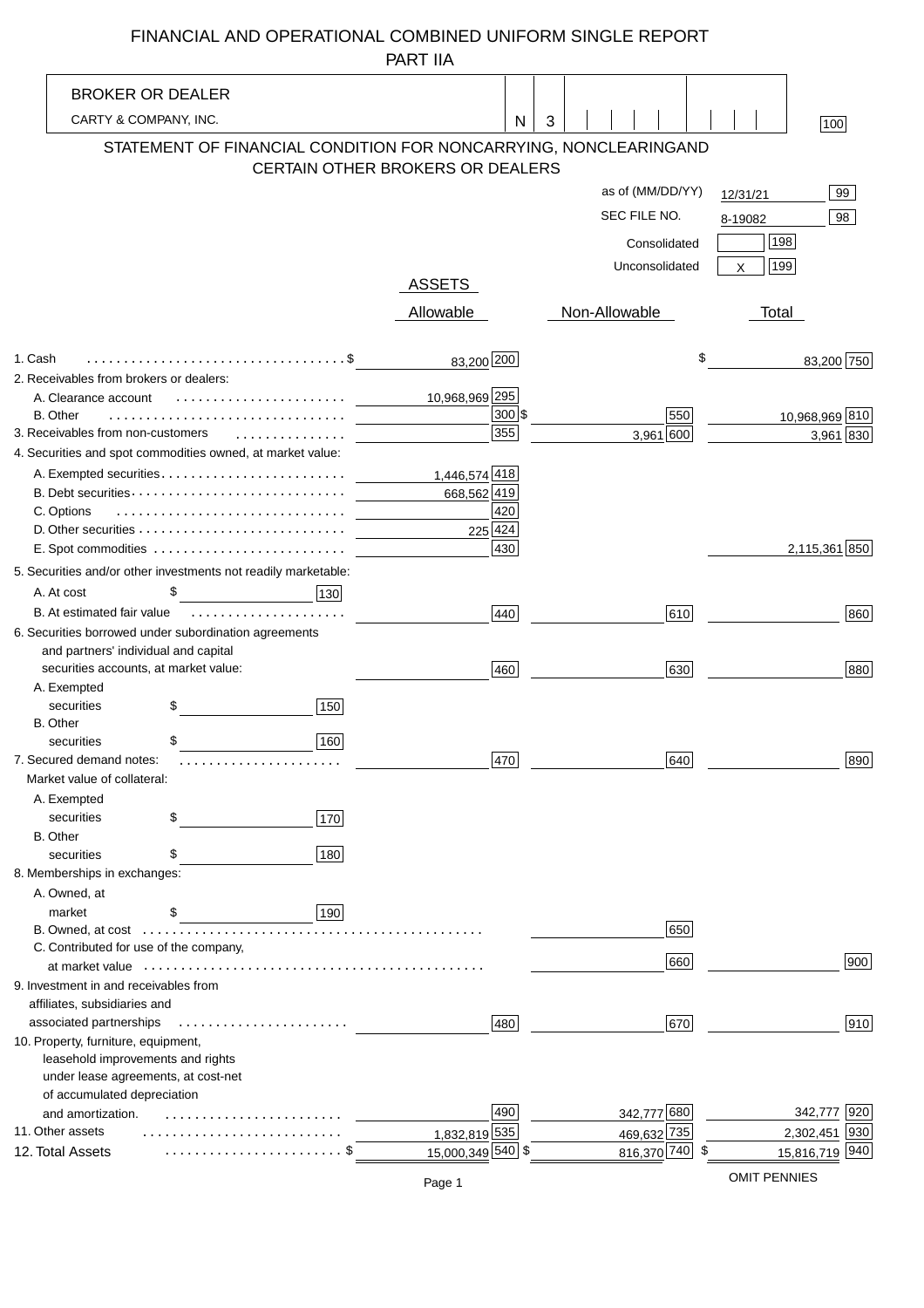#### PART IIA FINANCIAL AND OPERATIONAL COMBINED UNIFORM SINGLE REPORT

|                                                             | <b>PARTIA</b>                                     |             |                  |            |                   |
|-------------------------------------------------------------|---------------------------------------------------|-------------|------------------|------------|-------------------|
| <b>BROKER OR DEALER</b>                                     |                                                   |             |                  |            |                   |
| CARTY & COMPANY, INC.                                       |                                                   | as of       | 12/31/21         |            |                   |
|                                                             | STATEMENT OF FINANCIAL CONDITION FOR NONCARRYING, |             |                  |            |                   |
|                                                             | NONCLEARING AND CERTAIN OTHER BROKERS OR DEALERS  |             |                  |            |                   |
|                                                             | LIABILITIES AND OWNERSHIP EQUITY                  |             |                  |            |                   |
|                                                             |                                                   |             |                  |            |                   |
|                                                             | A.I.                                              | Non-A.I.    |                  | Total      |                   |
| Liabilities                                                 | Liabilities                                       | Liabilities |                  |            |                   |
| 13. Bank loans payable                                      | $1045$ \$                                         |             | $\sqrt{1255}$ \$ |            | 1470              |
| 14. Payable to brokers or dealers:                          |                                                   |             |                  |            |                   |
| A. Clearance account                                        | 1114                                              |             | 1315             |            | 1560              |
| <b>B.</b> Other                                             | 1115                                              |             | 1305             |            | 1540              |
| 15. Payable to non-customers                                | 1155                                              |             | 1355             |            | 1610              |
| 16. Securities sold not yet purchased,                      |                                                   |             |                  |            |                   |
| at market value                                             |                                                   |             | 1360             |            | 1620              |
| 17. Accounts payable, accrued liabilities,                  |                                                   |             |                  |            |                   |
| expenses and other<br>.                                     | 1,502,920 1205                                    |             | 1,756,837 1385   | 3,259,757  | 1685              |
| 18. Notes and mortgages payable:                            |                                                   |             |                  |            |                   |
| A. Unsecured                                                | 1210                                              |             |                  |            | 1690              |
| <b>B.</b> Secured<br>19. Liabilities subordinated to claims | 1211                                              |             | 1390             |            | 1700              |
| of general creditors:                                       |                                                   |             |                  |            |                   |
| A. Cash borrowings:                                         |                                                   |             | 1400             |            | 1710              |
| .<br>970<br>1. from outsiders<br>\$                         |                                                   |             |                  |            |                   |
| 2. Includes equity subordination (15c3-1(d))                |                                                   |             |                  |            |                   |
| \$<br>of $\ldots$<br>980                                    |                                                   |             |                  |            |                   |
| B. Securities borrowings, at market value                   |                                                   |             | 1410             |            | 1720              |
| 990<br>\$<br>from outsiders                                 |                                                   |             |                  |            |                   |
| C. Pursuant to secured demand note                          |                                                   |             |                  |            |                   |
| collateral agreements<br>.                                  |                                                   |             | 1420             |            | 1730              |
| 1000<br>1. from outsiders<br>\$                             |                                                   |             |                  |            |                   |
| 2. includes equity subordination (15c3-1(d))                |                                                   |             |                  |            |                   |
| \$<br>of $\ldots$ .<br>1010                                 |                                                   |             |                  |            |                   |
| D. Exchange memberships contributed for                     |                                                   |             |                  |            |                   |
| use of company, at market value                             |                                                   |             | 1430             |            | $\overline{1740}$ |
| E. Accounts and other borrowings not                        |                                                   |             |                  |            |                   |
| qualified for net capital purposes                          | 1220                                              |             | 1440             |            | 1750              |
| 20. TOTAL LIABILITIES                                       | 1,502,920 1230 \$                                 | 1,756,837   | 1450             | 3,259,757  | 1760              |
|                                                             |                                                   |             |                  |            |                   |
| <b>Ownership Equity</b>                                     |                                                   |             |                  |            |                   |
| 21. Sole proprietorship                                     |                                                   |             |                  |            | 1770              |
| 22. Partnership (limited partners)<br>.                     | 1020                                              |             |                  |            | 1780              |
| 23. Corporation:                                            |                                                   |             |                  |            |                   |
| A. Preferred stock                                          |                                                   |             |                  |            | 1791              |
| <b>B. Common stock</b>                                      |                                                   |             |                  | 2,208,790  | <u> 1792</u>      |
| C. Additional paid-in capital                               |                                                   |             |                  |            | 1793              |
| D. Retained earnings                                        |                                                   |             |                  | 10,429,190 | 1794              |
| E. Accumulated other comprehensive income                   |                                                   |             |                  |            | 1797              |
| F. Total<br>.                                               |                                                   |             |                  | 12,637,980 | 1795              |
| G. Less capital stock in treasury                           |                                                   |             |                  | 81,018     | 1796              |
| 24. TOTAL OWNERSHIP EQUITY                                  |                                                   |             |                  | 12,556,962 | 1800              |
| 25. TOTAL LIABILITIES AND OWNERSHIP EQUITY                  |                                                   |             |                  | 15,816,719 | 1810              |

OMIT PENNIES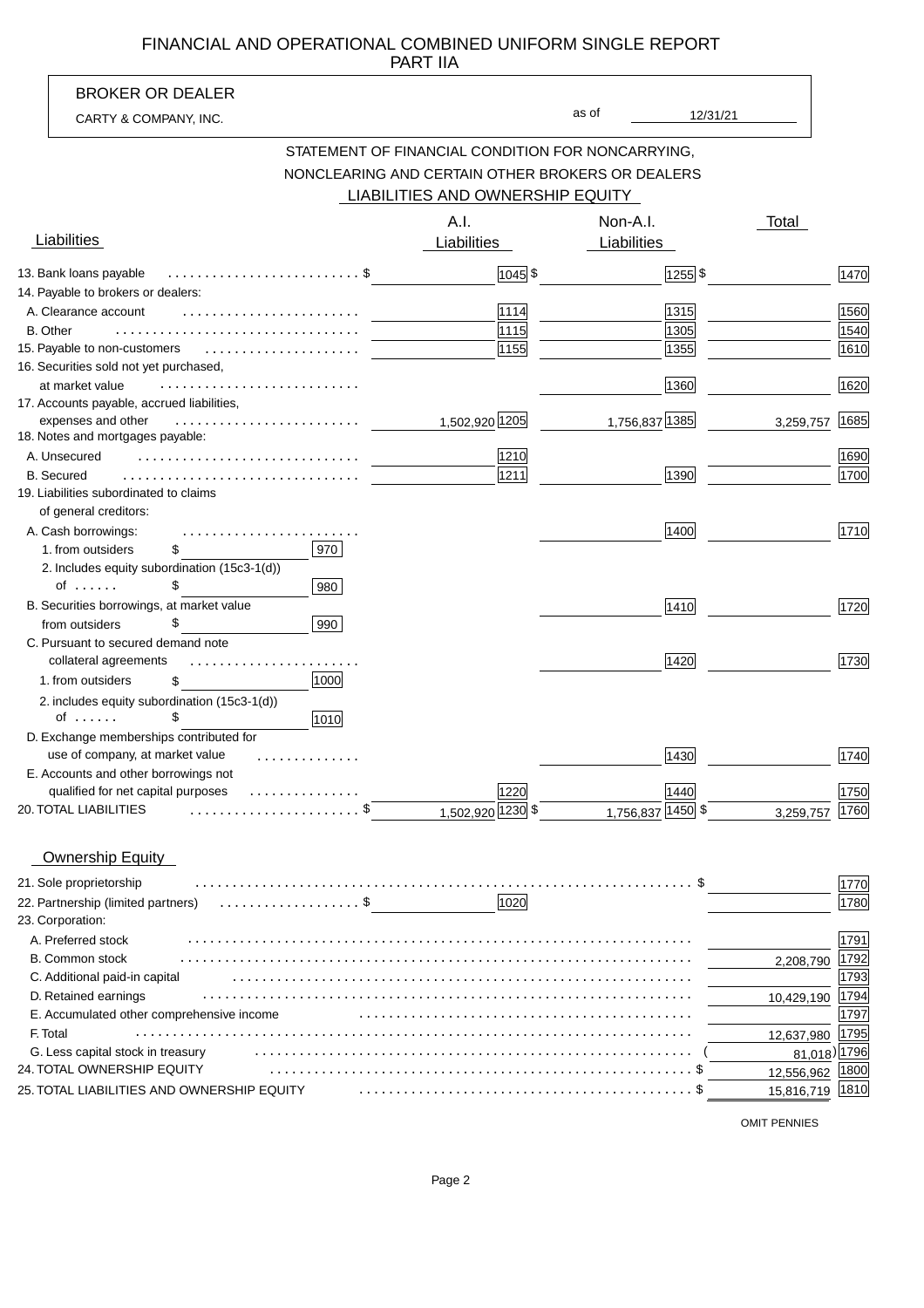### FINANCIAL AND OPERATIONAL COMBINED UNIFORM SINGLE REPORT PART IIA

| <b>BROKER OR DEALER</b>                                         |                                         |                     |
|-----------------------------------------------------------------|-----------------------------------------|---------------------|
| CARTY & COMPANY, INC.                                           | as of<br>12/31/21                       |                     |
|                                                                 | <b>COMPUTATION OF NET CAPITAL</b>       |                     |
| 1. Total ownership equity from Statement of Financial Condition |                                         | 3480                |
| 2. Deduct ownership equity not allowable for Net Capital        |                                         | 12,556,962<br>3490  |
| 3. Total ownership equity qualified for Net Capital             |                                         | 3500<br>12,556,962  |
| 4. Add:                                                         |                                         |                     |
| A. Liabilities subordinated to claims of general creditors      | allowable in computation of net capital | 3520                |
| B. Other (deductions) or allowable credits (List)               |                                         | 3525                |
| 5. Total capital and allowable subordinated liabilities         |                                         | 3530<br>12,556,962  |
| 6. Deductions and/or charges:                                   |                                         |                     |
| A. Total non-allowable assets from                              |                                         |                     |
| Statement of Financial Condition (Notes B and C) \$             | 816,370 3540                            |                     |
| B. Secured demand note deficiency                               | 3590                                    |                     |
| C. Commodity futures contracts and spot commodities-            |                                         |                     |
| proprietary capital charges                                     | 3600                                    |                     |
| D. Other deductions and/or charges                              | 3610                                    | 816,370) 3620       |
| 7. Other additions and/or allowable credits (List)              |                                         | 3630                |
| 8. Net Capital before haircuts on securities positions          |                                         | 3640<br>11,740,592  |
| 9. Haircuts on securities (computed, where appliicable,         |                                         |                     |
| pursuant to 15c3-1(f)):                                         |                                         |                     |
| A. Contractual securities commitments                           | 23,562 3660                             |                     |
| B. Subordinated securities borrowings                           | 3670                                    |                     |
| C. Trading and investment securities:<br>1. Exempted securities |                                         |                     |
| 2. Debt securities                                              | 103,910 3735                            |                     |
| 3. Options                                                      | 17,160 3733                             |                     |
| 4. Other securities                                             | 3730                                    |                     |
|                                                                 | 34 3734                                 |                     |
| D. Undue concentration                                          | 3650                                    |                     |
| E. Other (List)                                                 | 3736                                    | 3740<br>144.666     |
| 10. Net Capital                                                 |                                         | 11,595,926<br>1375C |
|                                                                 |                                         |                     |

OMIT PENNIES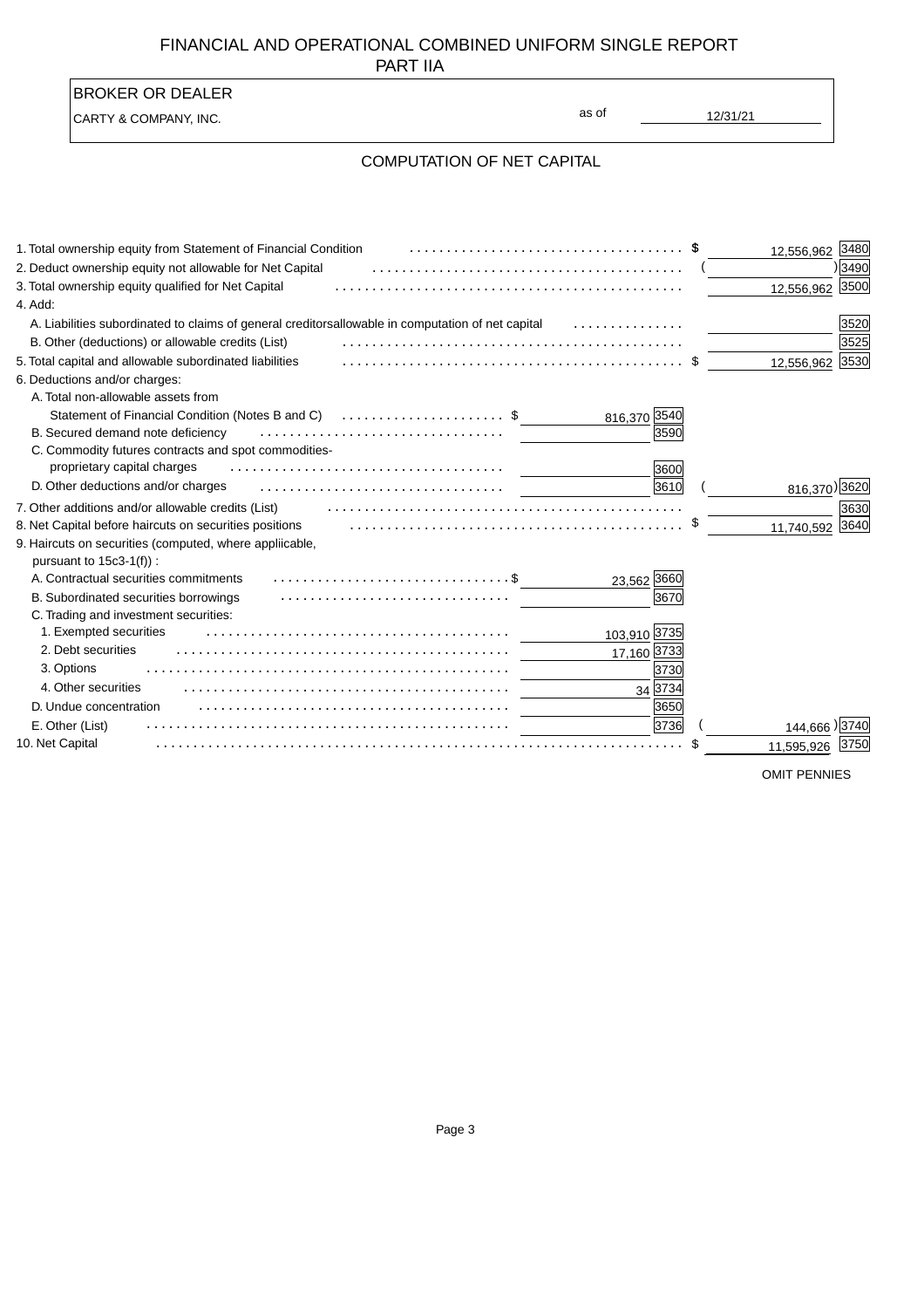## FINANCIAL AND OPERATIONAL COMBINED UNIFORM SINGLE REPORT

PART IIA

| <b>PARTIA</b>                                                                                                                                                        |                   |                 |
|----------------------------------------------------------------------------------------------------------------------------------------------------------------------|-------------------|-----------------|
| <b>BROKER OR DEALER</b>                                                                                                                                              |                   |                 |
| CARTY & COMPANY, INC.                                                                                                                                                | as of<br>12/31/21 |                 |
| COMPUTATION OF BASIC NET CAPITAL REQUIREMENT<br>Part A                                                                                                               |                   |                 |
|                                                                                                                                                                      |                   |                 |
| 11. Minimum net capital required (6-2/3% of line 19)<br>12. Minimum dollar net capital requirement of reporting broker or dealer and minimum net capital requirement |                   | 100,195 3756    |
| of subsidiaries computed in accordance with Note (A)                                                                                                                 |                   | 250,000 3758    |
| 13. Net capital requirement (greater of line 11 or 12) expansive example and the capital requirement (greater of line 11 or 12)                                      |                   | 250,000 3760    |
| 14. Excess net capital (line 10 less 13)                                                                                                                             |                   | 11,345,926 3770 |
|                                                                                                                                                                      |                   | 11,295,926 3780 |
| <b>COMPUTATION OF AGGREGATE INDEBTEDNESS</b>                                                                                                                         |                   |                 |
| 16. Total A.I. liabilities from Statement of Financial<br>Condition                                                                                                  |                   | 1,502,920 3790  |
| 17. Add:                                                                                                                                                             |                   |                 |
| A. Drafts for immediate credit                                                                                                                                       | 3800              |                 |
| B. Market value of securities borrowed for which no                                                                                                                  |                   |                 |
| equivalent value is paid or credited expansion of the state of $\frac{1}{2}$                                                                                         | 3810              |                 |
| C. Other unrecorded amounts (List) example in the set of the set of $\frac{1}{2}$                                                                                    | 3820              | 3830            |
| 19. Total aggregate indebtedness                                                                                                                                     |                   | 1,502,920 3840  |
| 20. Percentage of aggregate indebtedness to net capital (line 19 divided by line 10)  %                                                                              |                   | 12.96 3850      |

21. Percentage of debt to debt-equity total computed in accordance with Rule 15c-3-1(d) with current content to the

#### COMPUTATION OF ALTERNATE NET CAPITAL REQUIREMENT

0.00 3860

| Part B                                                                                                                                       |      |
|----------------------------------------------------------------------------------------------------------------------------------------------|------|
| 22.2% of combined aggregate debit items as shown in Formula for Reserve Requirements pursuant                                                |      |
| to Rule 15c3-3 prepared as of the date of net capital computation including both<br>brokers or dealers and consolidated subsidiaries' debits | 3870 |
| or dealer and minimum net capital<br>23. Minimum dollar net capital requirement of reporting broker                                          |      |
| requirement of subsidiaries computed in accordance with Note                                                                                 | 3880 |
| 24. Net capital requirement (greater of line 22 or 23)                                                                                       | 3760 |
| 25. Excess net capital (line 10 less 24)                                                                                                     | 3910 |
| 26. Net capital in excess of the greater of:                                                                                                 |      |
| capital requirement \$<br>5% of combined aggregate debit items or 120% of minimum net                                                        | 3920 |

#### NOTES:

| (A) The minimum net capital requirement should be computed by adding the minimum dollar net capital requirement |  |
|-----------------------------------------------------------------------------------------------------------------|--|
| of the reporting broker dealer and, for each subsidiary to be consolidated, the greater of:                     |  |

1. Minimum dollar net capital requirement, or

- 2. 6-2/3% of aggregate indebtedness or 4% of aggregate debits if alternative method is used.
- (B) Do not deduct the value of securities borrowed under subordination agreements or secured demand notes included in non-allowable assets. exchanges contributed for use of company (contra to item 1740) and partners' securities which were covered by subordination agreements not in satisfactory form and the market values of the memberships in
- (C) For reports filed pursuant to paragraph (d) of Rule 17a-5, respondent should provide a list of material non-allowable assets.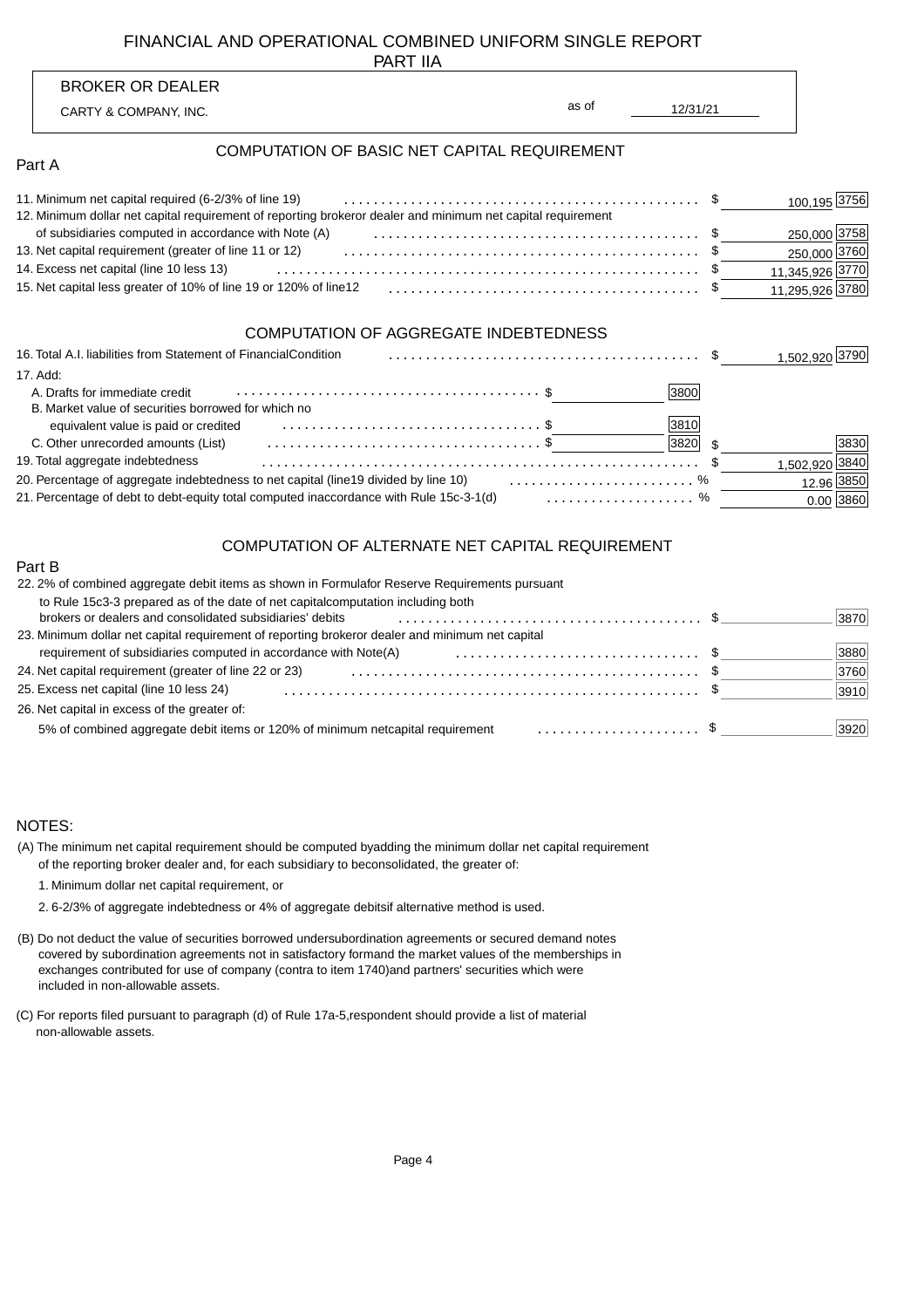## FINANCIAL AND OPERATIONAL COMBINED UNIFORM SINGLE REPORT PART IIA

|                 | PART IIA                                                                                                                                       |                        |            |
|-----------------|------------------------------------------------------------------------------------------------------------------------------------------------|------------------------|------------|
|                 | <b>BROKER OR DEALER</b>                                                                                                                        |                        |            |
|                 | CARTY & COMPANY, INC.                                                                                                                          |                        |            |
|                 | For the period (MMDDYY) from 10/01/21<br>3932<br>to                                                                                            | 3933<br>12/31/21       |            |
|                 | Number of months included in this statement                                                                                                    | 3931<br>3              |            |
|                 | STATEMENT OF INCOME (LOSS) or STATEMENT OF COMPREHENSIVE INCOME<br>(as defined in §210.1-02 of Regulation S-X), as applicable                  |                        |            |
| <b>REVENUE</b>  |                                                                                                                                                |                        |            |
|                 | 1. Commissions:                                                                                                                                |                        |            |
|                 | . \$<br>a. Commissions on transactions in exchange listed equity securities executed on an exchange                                            |                        | 3935       |
|                 | b. Commissions on listed option transactions                                                                                                   |                        | 5,324 3938 |
|                 | c. All other securities commissions                                                                                                            | 11,155 <sup>3939</sup> |            |
|                 | d. Total securities commissions                                                                                                                | 16,479 3940            |            |
|                 | 2. Gains or losses on firm securities trading accounts                                                                                         |                        |            |
|                 | a. From market making in options on a national securities exchange example and intervent container and the second                              |                        | 3945       |
|                 | b. From all other trading                                                                                                                      | 575,262 3949           |            |
|                 | c. Total gain (loss)                                                                                                                           | 575,262 3950           |            |
|                 | 3. Gains or losses on firm securities investment accounts entitled and contain the set of the securities of the securities investment accounts |                        | 3952       |
|                 | 4. Profits (losses) from underwriting and selling groups                                                                                       |                        | 3955       |
|                 | 5. Revenue from sale of investment company shares                                                                                              | 28,479 3970            |            |
|                 | 6. Commodities revenue                                                                                                                         |                        | 3990       |
|                 |                                                                                                                                                |                        | 3975       |
|                 | 8. Other revenue                                                                                                                               | 1,007,808 3995         |            |
|                 | 9. Total revenue                                                                                                                               | 1,628,028 4030         |            |
| <b>EXPENSES</b> |                                                                                                                                                |                        |            |
|                 | 10. Salaries and other employment costs for general partners and voting stockholder officers                                                   | 184,934 4120           |            |
|                 | 11. Other employee compensation and benefits                                                                                                   | 1,091,366 4115         |            |
|                 | 12. Commissions paid to other brokers-dealers                                                                                                  | 39,696 4140            |            |
|                 | 13. Interest expense                                                                                                                           |                        | 4075       |
|                 | a. Includes interest on accounts subject to subordination agreements <i>also conserved</i> in the set of the set of the<br>4070                |                        |            |
|                 | 14. Regulatory fees and expenses                                                                                                               |                        | 6,471 4195 |
|                 |                                                                                                                                                |                        |            |

## NET INCOME/COMPREHENSIVE INCOME

| 17. Net Income (loss) before Federal income taxes and items below (Item 9 less Item 16)<br>18. Provision for Federal income taxes (for parent only)<br>19. Equity in earnings (losses) of unconsolidated subsidiaries not included above<br>a. After Federal income taxes of<br>4238 | (129.906)<br>(48,700) |
|--------------------------------------------------------------------------------------------------------------------------------------------------------------------------------------------------------------------------------------------------------------------------------------|-----------------------|
| 20. [RESERVED]<br>a. [RESERVED]                                                                                                                                                                                                                                                      |                       |
| 21. [RESERVED]                                                                                                                                                                                                                                                                       |                       |
| 22. Net income (loss) after Federal income taxes                                                                                                                                                                                                                                     | (81.206)              |
| 23. Other Comprehensive income (loss)                                                                                                                                                                                                                                                | 4226                  |
| a. After Federal income taxes of<br>4227                                                                                                                                                                                                                                             |                       |
| 24. Comprehensive income (loss)                                                                                                                                                                                                                                                      |                       |

....................................................................... 15. Other expenses

1,757,934 4200 ....................................................................... \$

435,467 4100

### MONTHLY INCOME

16. Total expenses

| 25. Income (current month only) before provision for Federal income taxes |  |  |
|---------------------------------------------------------------------------|--|--|
|---------------------------------------------------------------------------|--|--|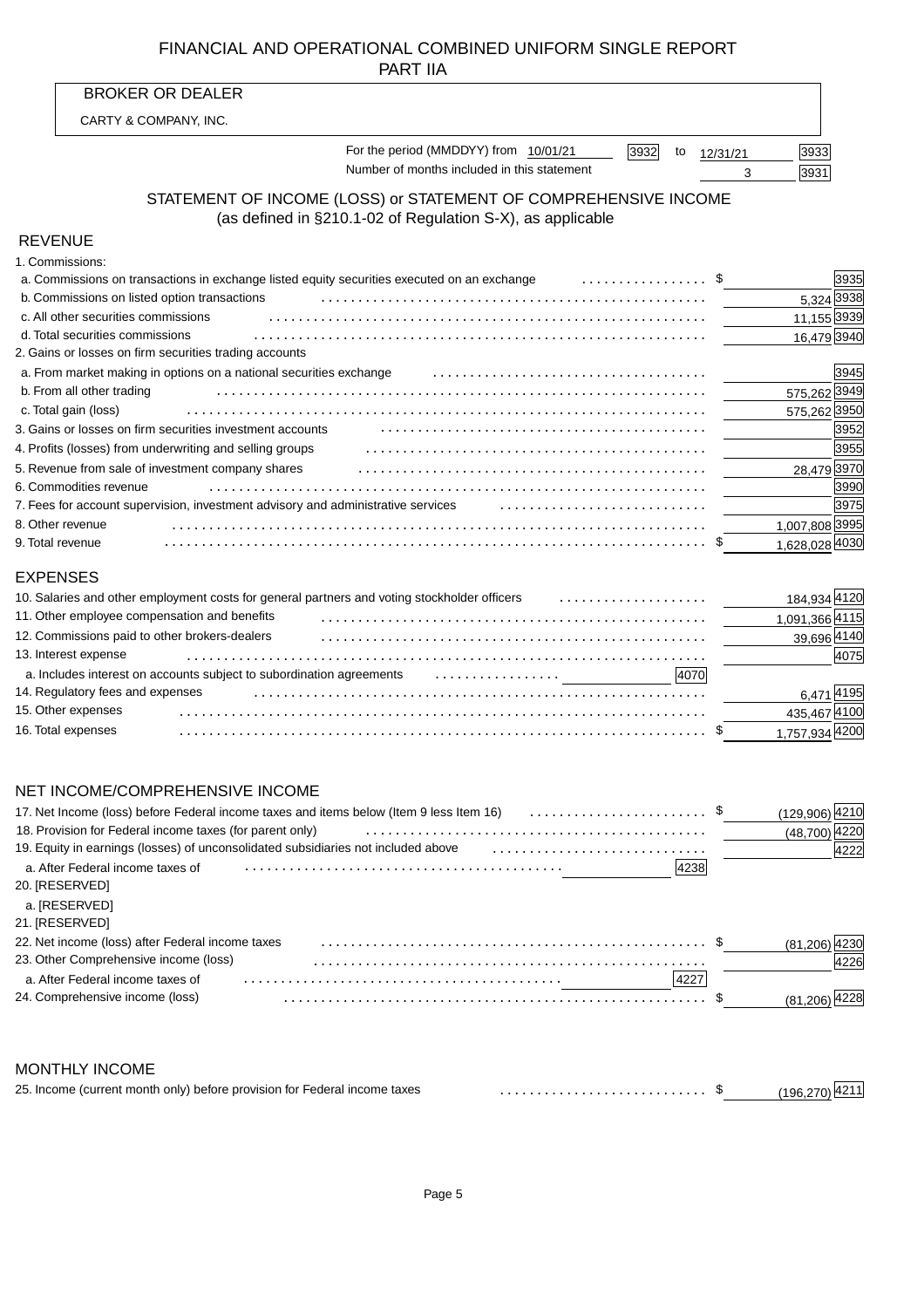## FINANCIAL AND OPERATIONAL COMBINED UNIFORM SINGLE REPORT PART IIA

## BROKER OR DEALER

CARTY & COMPANY, INC.

10/01/21 to 12/31/21 For the period (MMDDYY) from

### STATEMENT OF CHANGES IN OWNERSHIP EQUITY (SOLE PROPRIETORSHIP, PARTNERSHIP OR CORPORATION)

| 1. Balance, beginning of period                                                             |      | 12,638,168 4240               |
|---------------------------------------------------------------------------------------------|------|-------------------------------|
| A. Net income (loss)                                                                        |      | $(81,206)$ <sup>[4250</sup> ] |
| B. Additions (includes non-conforming capital of                                            | 4262 | 4260                          |
| C. Deductions (includes non-conforming capital of entertainment in the set of $\frac{1}{2}$ | 4272 | 4270                          |
| 2. Balance, end of period (from item 1800)                                                  |      | 12,556,962 4290               |

## STATEMENT OF CHANGES IN LIABILITIES SUBORDINATED TO CLAIMS OF GENERAL CREDITORS

| 3. Balance, beginning of period            |  |  |
|--------------------------------------------|--|--|
| A. Increases                               |  |  |
| B. Decreases                               |  |  |
| 4. Balance, end of period (from item 3520) |  |  |

OMIT PENNIES